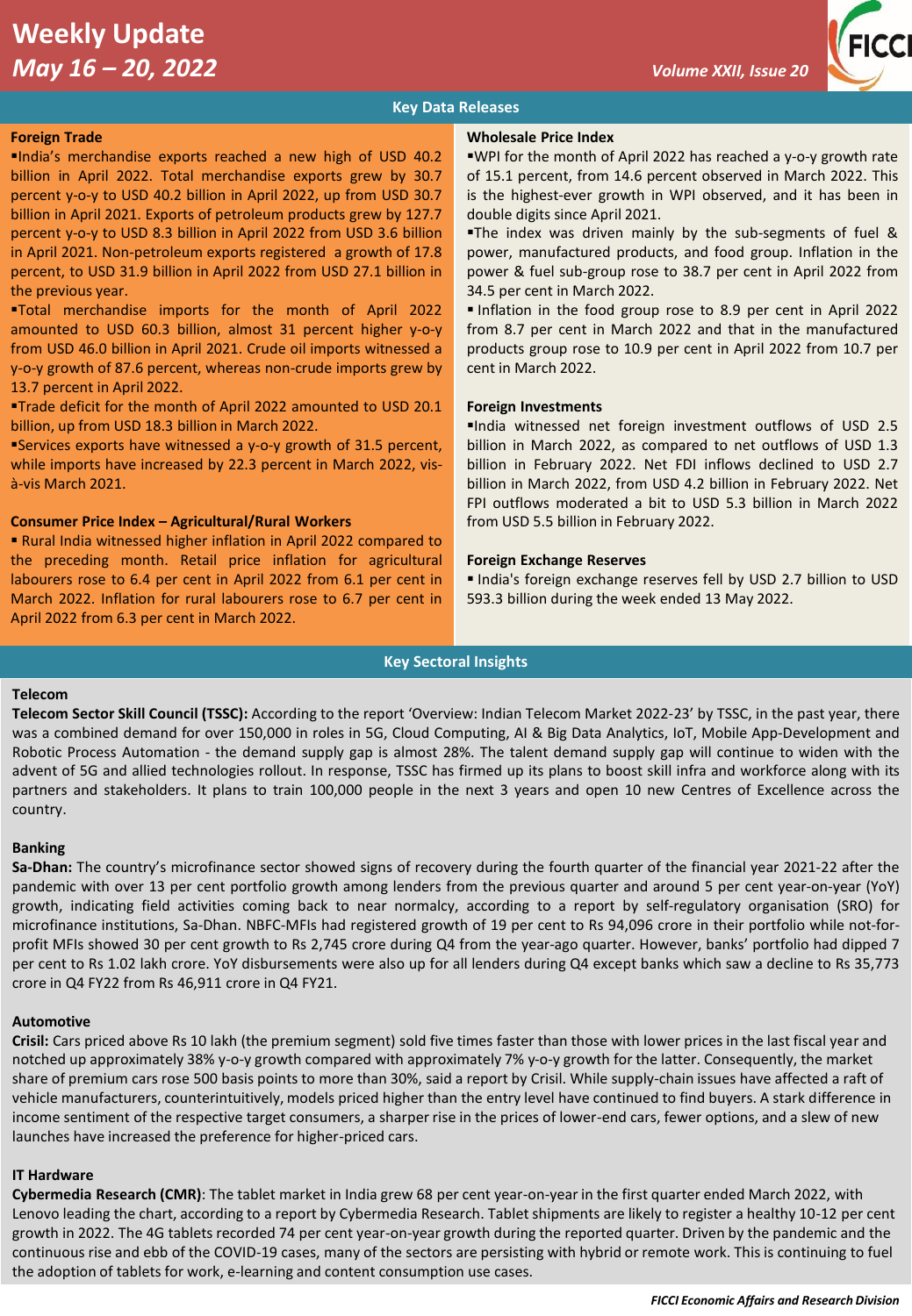# **Weekly Update**  *May 16 – 20, 2022*



Bank credit grew by 10.82 per cent to Rs 120.46 lakh crore and deposits by 9.71 per cent to Rs 166.95 lakh crore in the fortnight ended May 6, 2022, RBI data showed. In the fortnight ended May 7, 2021, bank advances stood at Rs 108.70 lakh crore and deposits at Rs 152.16 lakh crore. Bank advances rose by 10.07 per cent to Rs 119.54 lakh crore and deposits by 9.84 per cent to Rs 166.24 lakh crore in the previous fortnight ended April 22, 2022.

▪The India traditional PC market, inclusive of desktops, notebooks, and workstations, delivered another strong quarter (Jan-Mar 2022) shipping over 4.3 million units with a y-o-y growth of 37.7%, according to data from the International Data Corporation (IDC) Worldwide Quarterly Personal Computing Device Tracker. While the notebook category continued to be the volume driver with 3.1 million units, the desktop category saw more than a million units for the first time since Q3 2014.

▪Sugar exports have risen by 64 per cent to 71 lakh tonnes during October 2021-April 2022 period on better demand for the Indian sweetener in global markets, according to industry body ISMA. In a statement, Indian Sugar Mills Association (ISMA) said that 43.19 lakh tonnes of sugar was exported during the corresponding period of the last year.

▪Gross FDI inflows were at \$83.6 billion in FY22, surpassing \$82 billion a year earlier. It stood at \$74.4 billion in FY20. Services and manufacturing sectors accounted for a major share of FDI in FY22, RBI said. However, net FDI moderated to \$39.3 billion in FY22 from \$44 billion a year ago, due to higher outward investment by Indian entrepreneurs and repatriation by foreign investors.

▪Oilmeals export increased by 10 per cent in April to nearly 3.34 lakh tonnes on higher shipments of rapeseed meal, according to industry data. Rapeseed meal exports increased to 2,29,207 tonnes during April from 93,984 tonnes in March 2022. The exports of oilmeals fell to 23.8 lakh tonnes last fiscal year from 36.8 lakh tonnes in previous year. In term of value, exports declined to Rs 5,600 crore from Rs 8,900 crore in 2020-21.

The government has completed transactions worth Rs 1 lakh crore under the National Monetisation Pipeline (NMP) in 2021-22, surpassing the ambitious programme's first-year target of Rs 88,000 crore.

▪Tractor sales in India picked up to a record in April, as higher cash flow from healthy rabi crops made it easier for farmers to purchase farm equipment. Sales in April grew by 41% from a year ago after posting a decline for five months in a row. Tractor manufacturers expect this momentum to sustain and are ramping up their monthly production schedules by 25-30% for the next two months to meet this demand.

# **Upsides Downsides**

▪Indian steel mills have been witnessing a slow down in exports to Europe – on account of a fall in prices and having exhausted their quota. The mills have also exhausted their quota, for exports, in the April to June period, for downstream products – cold rolled coils, galvanized, color coated; while in categories like hot rolled oils (HRCs) and rebars, it is nearing exhaustion. During the period, the quotas were revised for India to around 273,200 tonne (up around 39 per cent over January-March 2022) for HRCs, while those of cold rolled coils stand at around 86,600 tonne (1 per cent up). For Q1 CY22, the quota allocation for HRCs stood around 166,000 tonnes, cold rolled coils around 147,656 tonne and quarto plates at 49,127 tonne.

▪The country's wheat output is estimated to drop by about 3 per cent to 106.41 million tonnes in the 2021-22 crop year (July-June) from the previous year, agriculture ministry said in its latest estimate. The production is, however, lower by 4.61 per cent from the earlier estimate of 111.32 million tonnes projected for the 2021-22 crop year, the data showed.

**Iet fuel prices were hiked by a steep 5.3 per cent - the tenth** straight increase this year -- to an all-time high, in line with a surge in global energy prices. The price of aviation turbine fuel (ATF) was hiked by Rs 6,188.25 per kilolitre, or 5.29 per cent, to Rs 1,23,039.71 per kl (Rs 123 per litre) in the national capital.